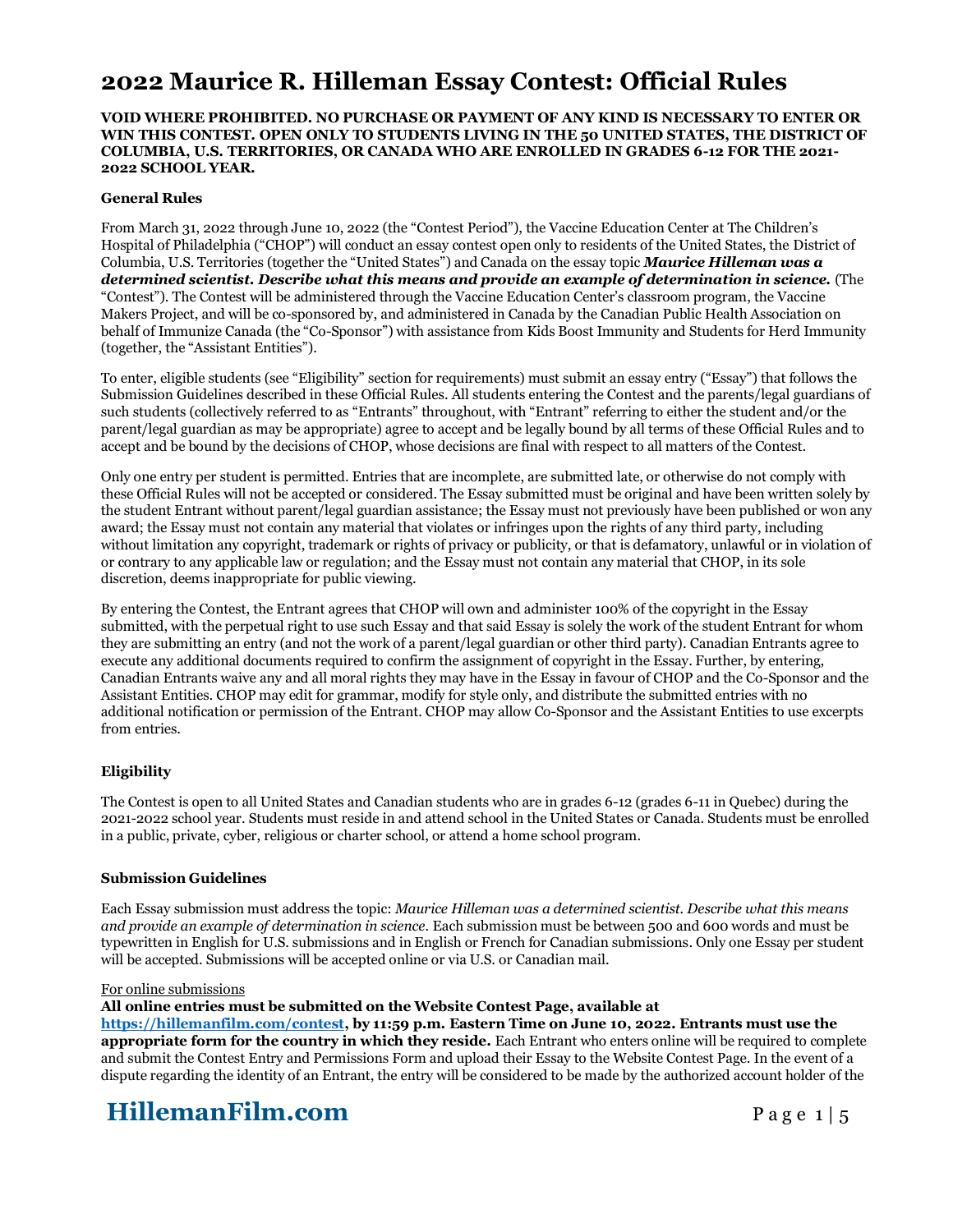e-mail address submitted at the time of entry (i.e., the natural person who is assigned to an e-mail address by an Internet access provider, on-line service provider or other organization responsible for assigning e-mail addresses for the domain associated with the submitted e-mail address).

For mailed submissions

U.S. entries must be sent to the following address: Vaccine Education Center at Children's Hospital of Philadelphia 3615 Civic Center Blvd, ARC 1202 Philadelphia, Pa 19104

Canadian entries must be sent to the following address: Immunize Canada c/o Canadian Public Health Association 404 – 1525 Carling Avenue Ottawa, ON K1Z 8R9

**All mailed submissions must be postmarked by June 10, 2022.** To enter the Contest by mail, Entrants must send, to the address specified, a typewritten copy of their Essay and a legibly completed Contest Entry and Permissions Form (found on the Website Contest Page). CHOP, Co-Sponsor and Assistant Entities are not responsible for entries that are lost in transit. U.S. submissions must be sent either via U.S. mail with proper postage affixed, or by FedEx or UPS with all delivery charges prepaid. Canadian submissions must be sent using Canada Post with proper postage affixed or by FedEx or UPS with all delivery charges prepaid.

## For all submissions

All entry materials become the property of CHOP and will not be verified or returned. By participating in this Contest, Entrants agree to be legally bound by the Official Rules and the decisions of CHOP, which are final and binding in all respects.

By entering the Contest, each Entrant agrees that information submitted via the Website Contest Page or via mail therewith may be used as set forth herein and may also be used in connection with the administration of the Contest.

## **Judging**

Judging will occur separately for the United States and Canada. After the submission deadline, a panel of three judges from each of the United States and Canada will review all eligible entries from that country and select the Contest prizewinners from that country subject to final review and approval by CHOP. All judges will evaluate entries using the same criteria and rubric. Entries that meet the Submission Guidelines will be evaluated based upon the following criteria, which shall be weighted equally: originality/uniqueness of thought; scope and relevance to essay prompt; accuracy; organization; and grammar/language. Essay evaluation will also consider the age level of the submitting student. In the event of a tie, Dr. Offit shall review the Essays that are tied and choose the Essay that, in his opinion, best meets all five judging criteria.

CHOP reserves the right in its sole discretion to disqualify any individual it finds or believes to be tampering with the entry process or the administration of the Contest, acting in violation of the Contest rules, or plagiarizing content in any form. CHOP will select the three judge panel for United States judging and the Co-Sponsor shall select the three judge panel for Canada judging. Notwithstanding the foregoing, the final selection of all judges is within the sole and absolute discretion of CHOP. Submissions will be judged on an anonymous basis. Judges will not know the identity of Entrants until winners are selected. The Judges will not provide any evaluation of or commentary on any Essay submitted in connection with the Contest.

## **Awards**

Three winners will be selected from each of the United States and Canada: the top high school entry (grades 9 to 12 \*grades 9-11 for Quebec), the top middle school entry (grades 6-8) and the next highest entry (from either middle school or high school). (Winners will be notified by email by August 26, 2022 and announced on the Website Contest Page [\(https://hillemanfilm.com/contest\)](https://hillemanfilm.com/contest) on or before October 1, 2022.

Each winner will receive the following prizes:

• US\$1,000 cash prize (for Canadian contest winners, the cash prize will be paid by cheque in CAD at the Bank of Canada exchange rate in effect June 10, 2022.)

# **HillemanFilm.com** Page 2 | 5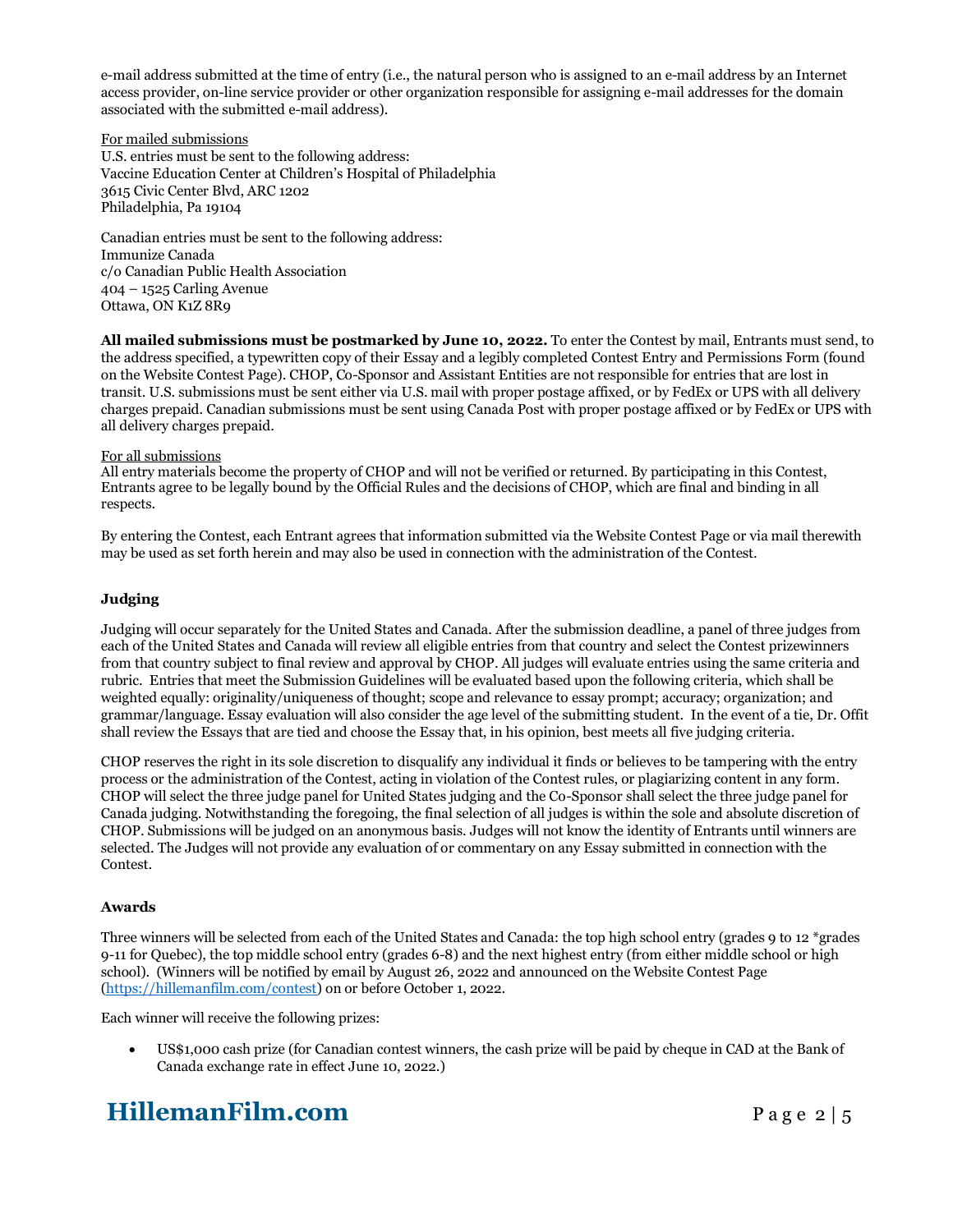- Winner certificate and VEC prize bag containing items such as notebooks and pens selected by CHOP in its sole discretion and a pamphlet on vaccines.
- Recognition at a Virtual Award Event on Friday, September 23, 2022

The Virtual Award Event will be hosted by Dr. Paul Offit – VEC director, vaccine inventor, and Hilleman biographer – and will include special guests and student winners reading their Essays. Student winners must be able to participate in the Virtual Award Event.

CHOP reserves the right to substitute prizes if a particular item is unavailable. No substitution, cash redemption (except in the case of the cash prize paid by cheque) or transfer of the right to receive any prize is permitted.

All taxes, expenses or costs associated with the acceptance or use of the prizes are the responsibility of the winner. All federal, state, provincial/territorial and local taxes on the value of a prize, if applicable, are the responsibility of the winner. An IRS form 1099 will be issued to United States winners as required by law.

Potential winners, along with their parent or guardian, will be notified via email by August 26, 2022. Each potential winner is subject to verification of eligibility by CHOP. If a potential winner cannot be reached or does not respond within 5 business days of the initial notification attempt, or if any attempted notification is returned as undeliverable, or if a potential winner is deemed ineligible by CHOP, or if a potential winner does not otherwise comply with these Official Rules and/or cannot attend the Virtual Award Event for any reason, then the potential winner may be disqualified and an alternate winner may, at CHOP's discretion, be selected from among the remaining eligible Essays from that country as specified in these Official Rules (in which case the foregoing provisions will apply to such newly-selected Entrant).

By accepting a prize, winners release the Released Parties (as defined below) from any and all liability, loss or damage incurred with respect to the awarding, receipt, possession and/or use or misuse of the prize or any portion thereof, and acknowledge that the Released Parties have neither made nor are in any manner responsible or liable for any warranty, representation or guarantee, express or implied in fact or in law, including but not limited to its quality, mechanical condition or fitness for a particular purpose.

## **Teachers**

Teachers named in winning entries will receive a signed copy of *Pandora's Lab: Seven Stories of Science Gone Wrong,* written by Paul A. Offit, MD. CHOP reserves the right to substitute teacher prize if a particular item is unavailable. No substitution, cash redemption or transfer of the right to receive any prize is permitted. If any attempted notification is returned as undeliverable or the teacher does not respond after 2 contact attempts, if the book shipment is returned as undeliverable, or if the teacher or teacher's winning student is deemed ineligible by CHOP, the teacher will no longer be eligible to receive the book at CHOP's discretion.

## **Release of Privacy Rights**

Upon submission of an entry, the submission becomes the property of CHOP. By entering the Contest, Entrants, their parents/legal guardians and named teachers grant CHOP the right, unless prohibited by law, to use their names, cities and states/providences and countries of residence, pictures, and likenesses without compensation, for the express purpose of advertising, publicity, or educational programming of CHOP and the Contest in any and all media, now or after. In addition, any and all information collected through the Website Contest Page (as a CHOP-sanctioned and affiliated website) is subject to the Privacy Policy of The Children's Hospital of Philadelphia Web site. The Privacy Policy can be found at [https://www.chop.edu/pages/privacy-policy.](https://www.chop.edu/pages/privacy-policy) CHOP may grant Co-Sponsor and the Assistant Entities the right, unless prohibited by law, to use some of the same information for the express purpose of advertising, publicity, or educational programming of the Co-Sponsor and/or the Assistant Entities.

### **Nondiscrimination Policy**

In administering the Contest, neither CHOP nor the Co-Sponsor will discriminate in any manner, including on the basis of race, color, national or ethnic origin, religious belief, or gender.

## **Availability Disclaimer**

Ultimately, the administration of the Contest, including, without limitation, determining the eligibility of a student or Essay, selecting of a judge, evaluating any submitted Essay, and awarding of the prizes, is within the sole and absolute discretion of

## **HillemanFilm.com** Page 3 | 5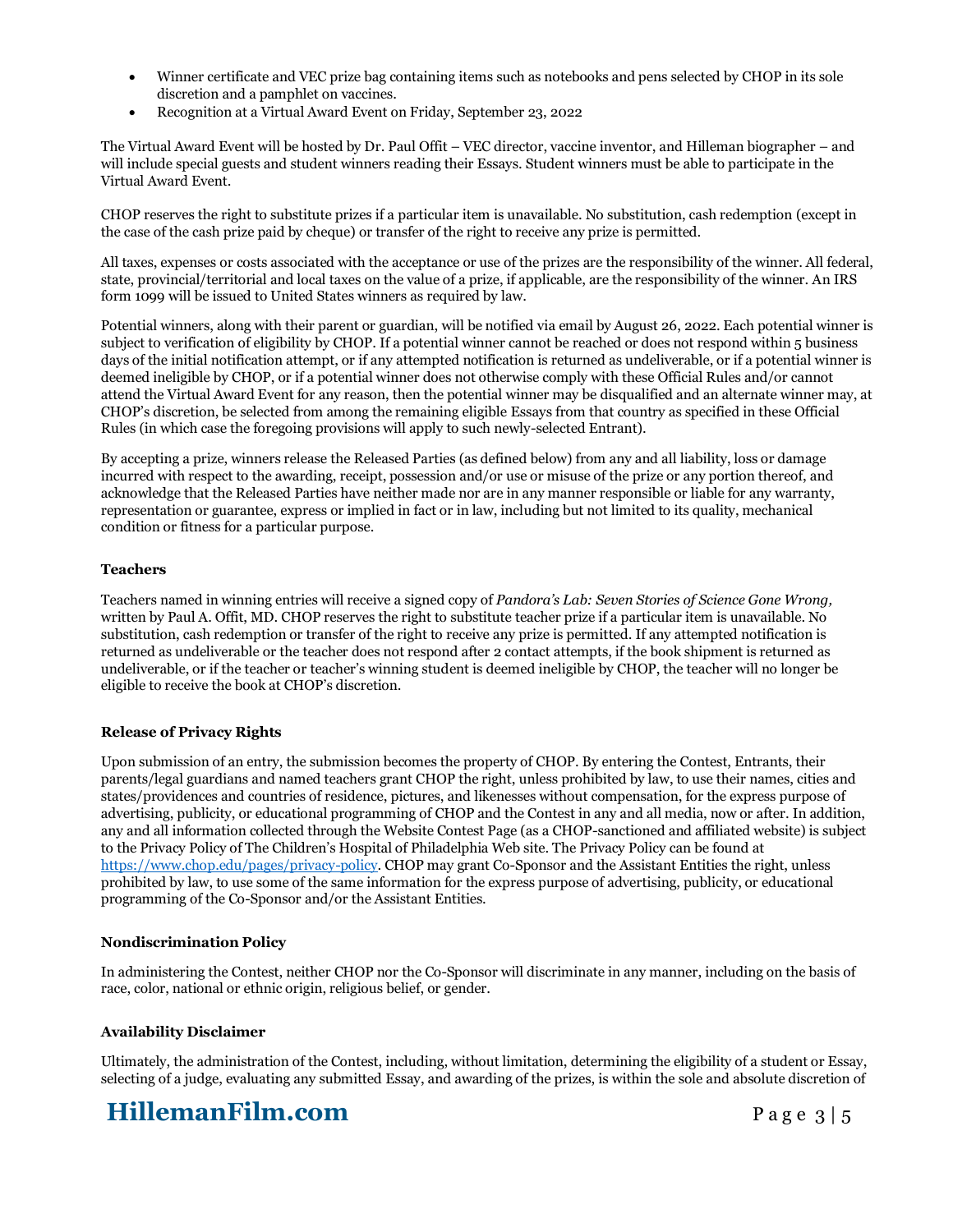CHOP. No student or teacher, or person or organization related thereto, has a right to appeal, contest, dispute, or otherwise challenge any aspect of the administration of the Contest, and any decision of CHOP is final in all respects.

No responsibility is assumed for incorrect or inaccurate Essay information whether caused by any of the equipment or programming associated with or utilized by this Contest or by any human error which may occur in the processing of Essays into this Contest. None of CHOP, Co-Sponsor or the Assistant Entities are responsible for lost, or misdirected, Essays or any problems or technical malfunctions of any telephone network or lines, computer on-line systems, servers or providers, computer equipment, software, or traffic congestion on the Internet or at any website, including the Website Contest Page, or combination thereof.

If, for any reason, the Contest is compromised, including by infection with computer virus, bugs, tampering, unauthorized intervention, fraud, technical failures, or any other causes beyond the control of CHOP, which corrupt or affect the administration, security, fairness, integrity or proper conduct of this Contest or for any reason CHOP deems it necessary, CHOP reserves the right to cancel, modify, or delay the Contest.

## **Grant of Rights**

By entering the Contest, Entrant assigns and transfers to CHOP all right, title, and interest in and to the copyright in the Essay and all renewals and extensions of the copyright that may be obtained under the laws now or hereafter in effect under the laws of the United States and Canada or any other country or countries. Entrant further agrees that, by entering the Contest, Entrant is representing that the Essay is the student Entrant's original content and that the Essay does not infringe the copyright of any third party. CHOP may freely edit, adapt, modify, or translate the Essay, and may license, assign or transfer its rights in the Essay to any person or entity without notice to Entrant. Canadian residents agree to execute any additional documents that may be required by CHOP to confirm the assignment hereunder. Further, Canadian residents waive any and all moral rights they may have in their Essay in favour of CHOP, Co-Sponsor and the Assistant Entities. By entering the Contest, Entrant also agrees that CHOP may use, in connection with the Essay, Entrant's name, likeness, and biographical information in any media, without compensation to or further authorization from Entrant.

### **Release and Limitation of Liability**

CHOP, Co-Sponsor, the Assistant Entities and any and all other companies involved in the development or operation of the Contest or the provision of the prizes, and the directors, officers, employees and agents of each of the foregoing (collectively, the "Released Parties") are not responsible for, and will have no liability for, (a) late, lost, delayed, illegible, stolen, mislaid, damaged, corrupted, postage-due or incomplete entries or Essays, incorrect or inaccurate capture of, damage to, or loss of entries or Essays, or any other human or technical errors of any kind relating to the operation of the Website Contest Page, communications or attempted communications with any Entrant, the submission, collection, storage or processing of entries or Essays or the administration of the Contest, (b) undeliverable e-mails resulting from any form of active or passive e-mail filtering by a user's Internet service provider and/or e-mail client or for insufficient space in user's e-mail account to receive e-mail or (c) any damage to any computer system resulting from participation in or accessing or downloading information in connection with the Contest.

By entering the Contest, each Entrant releases and agrees to hold each of the Released Parties harmless from and against any and all claims, losses, actions, damages, liabilities and expenses (including, without limitation, attorneys' fees) of any kind that the Entrant ever had, now has or might in the future have arising out of or relating to (a) the Contest, (b) participation in the Contest, (c) the use of the Website Contest Page, (d) the Essays, (e) the acceptance of any prize, including without limitation all claims and liabilities arising from any loss or damage to person or property, and/or (f) any use of the Entrant's name, likeness, voice and/or biographical information as permitted pursuant to these Official Rules, including without limitation all claims and liabilities based on any violation of the right of privacy or right of publicity, copyright infringement, misappropriation or violation of any other personal or proprietary right. Entrants assume all liability for any injury or damage caused, or claimed to be caused, by (a) the Contest, (b) participation in the Contest, (c) the use of the Website Contest Page, (d) the Essay, (e) the acceptance of any prize, including without limitation any loss or damage to person or property, and/or (f) any use of the Entrant's name, likeness, voice and/or biographical information as permitted pursuant to these Official Rules. The Released Parties are not responsible for any typographical or other error in the printing of the offer, or administration of the Contest.

### **Disputes**

By entering the Contest, each Entrant agrees that, to the maximum extent permitted by applicable law, (a) any and all disputes, claims, and causes of action arising out of or connected with the Contest shall be resolved individually, without

# **HillemanFilm.com** Page 4 | 5